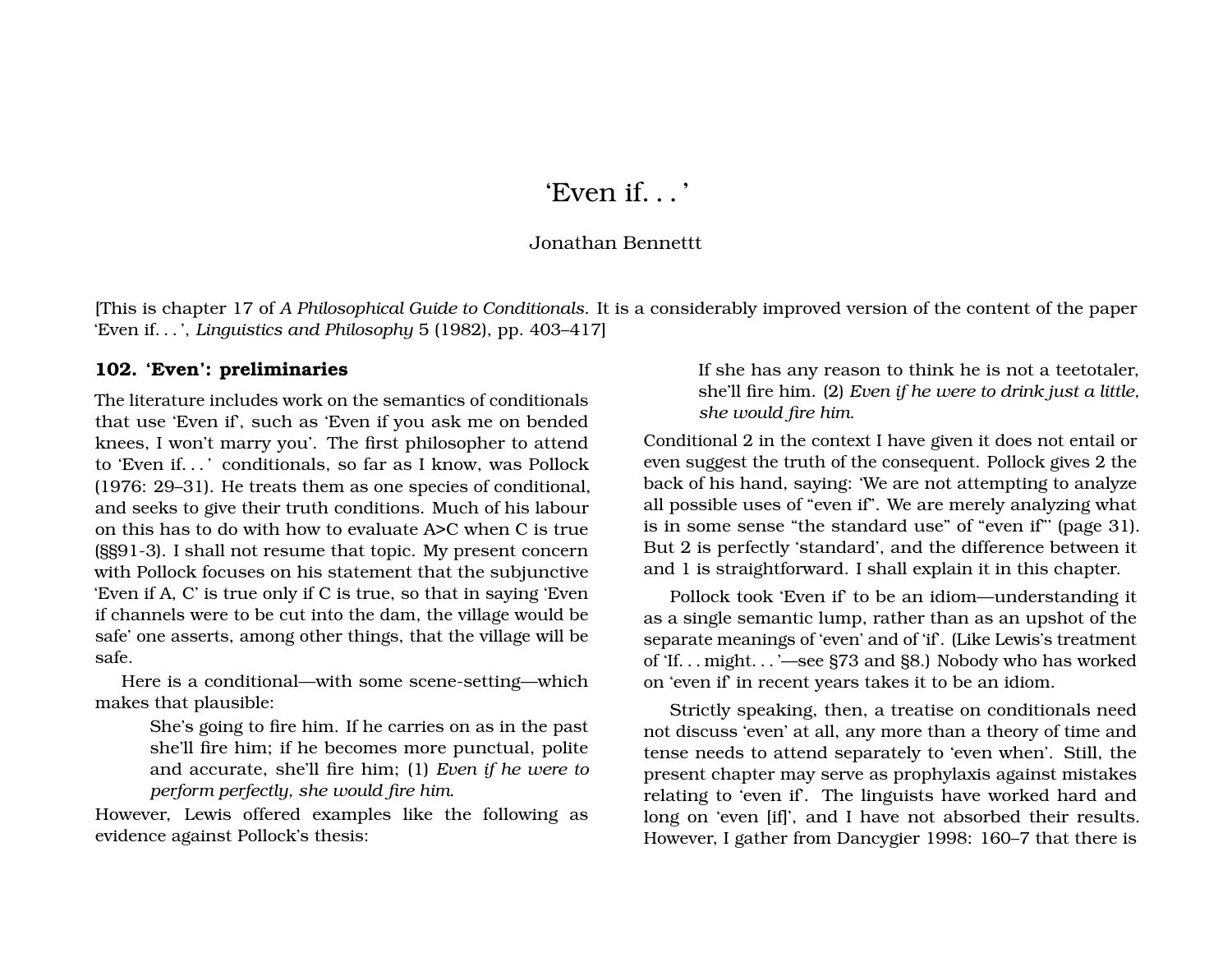a consensus amongst them on at least some of the points I shall be defending.

A start on getting straight about this was made by Hazen and Slote (1979); I took the story further, writing in culpable ignorance of their work (1982); and Lycan (1991) made yet further progress, partly building on my work though also dissenting from some of it; papers by Barker (1991, 1994) have thrown more light still, in relation to Lycan's work and mine but also rejecting parts of each.

#### **103. Lycan's account**

Lycan starts by comparing 'even' with 'only'. Each word is what he calls a 'floater': it can occur in many positions in a sentence, each bringing a difference in 'focus' (as the linguists call it). For example:

- (1) Only the goats graze on the hillside in the afternoons.
- (2) The goats only graze on the hillside in the afternoons.
- (3) The goats graze only on the hillside in the afternoons.
- (4) The goats graze on the hillside only in the afternoons.

The meanings are different: 1 focuses on the goats (not the sheep), 2 on grazing (not sleeping), 3 on the hillside (not the valley floor), 4 on the afternoons (not the mornings). Many people would use 2 to mean what 4 properly means, and the context would save them from misunderstanding. Sometimes, indeed, the correct placing of 'only'—as of 'even'—can sound a little pedantic. Still, any literate person will agree with me about what is strictly correct, and thus about the proper focus of 'only' in 2.

Now, the word 'even' has the same range of positions, with corresponding differences of focus. Thus:

(1) Even the goats graze on the hillside in the afternoons. (2) The goats even graze on the hillside in the afternoons. (3) The goats graze even on the hillside in the afternoons.

(4) The goats graze on the hillside even in the afternoons. I think you will agree, before hearing detailed explanations, that these differ in meaning because the word 'even' somehow acts in 1 on 'the goats', in 2 on 'graze', in 3 on 'on the hillside', and in 4 on 'in the afternoons'.

This likeness of 'even' to 'only' has long been familiar, but Lycan was the first to turn it to account in an original and illuminating way. Given that *'only' is a quantifier*, he conjectures that *'even' is also a quantifier*, or at least that it 'reflects a universal quantifier in logical form' (1991: 132). In his 2001 book Lycan proposes a slightly different account from that of the 1991 article; but all the features I shall discuss are the same in both.

Lycan starts from this fact: when we use a universal quantifier, its range is tacitly restricted by the context or by a mutual understanding between speaker and hearers. 'Why aren't you going to the baseball game? Everyone else is going.' This does not mean that every other person in the universe is going, but everyone in some roughly understood group. Sometimes there may be a misunderstanding about the range of the quantifier, as when I say to you 'Michael has always admired Nietzsche', meaning to generalize over times since Michael first heard of Nietzsche (fifty years), and you wrongly think I am talking only about times since he became a philosopher (forty years). Anticipating such a misunderstanding, I might continue 'ldots and that includes his years as a schoolboy'. Similarly, someone might say 'Every Catholic rejects papal infallibility now', and then clarify the intended range of his quantifier by saying '. . . and that includes the priests'.

Now, either of those clarifications could have been expressed using 'even'. 'Michael has always admired Nietzsche, even when he was a schoolboy.' 'Every Catholic rejects papal infallibility now, even the priests.' What about statements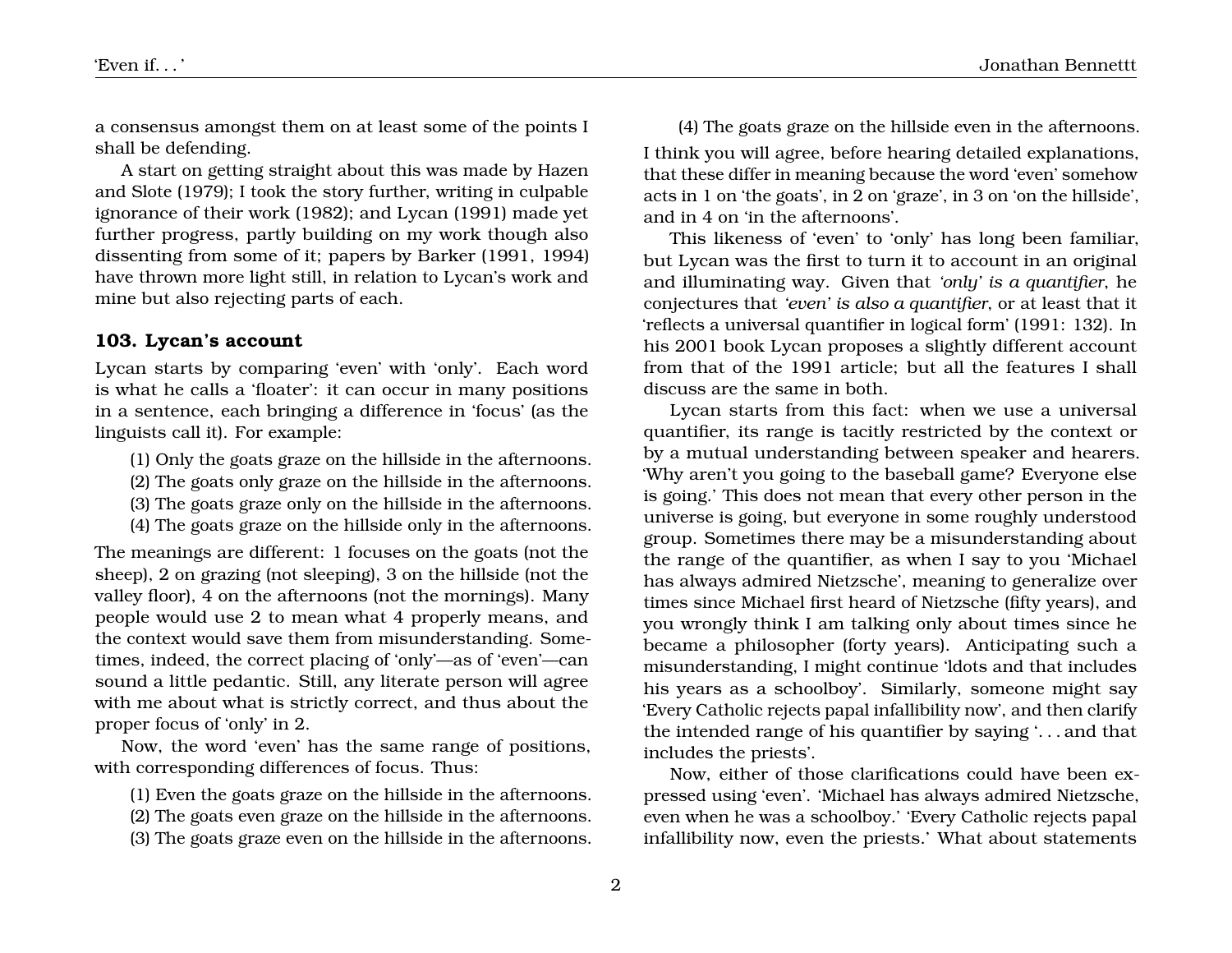in which 'even' occurs without being prefaced by a clause using 'always' or 'every' or the like? According to Lycan, such statements do themselves mean something universally quantified. He would say that the unadorned 'Even the priests reject papal infallibility' means something along the lines of 'Everybody rejects. . . etc., and that includes the priests'. By the same reasoning, (1) 'Even the goats graze on the hillside' means 'Everything (in some envisaged group) grazes on the hillside, and that includes the goats'; and (2) 'The goats even graze on the hillside' means 'The goats do everything (in some envisaged class of activities) on the hillside, and that includes grazing'. Similarly with 3 and 4.

Barker's 1991 paper appeared just three months earlier; evidently it and Lycan's owed nothing to one another. Barker's account of 'even' is basically like Lycan's, minus the comparison with 'only'. Barker stipulates that what is being asserted (minus 'even') is 'an extreme instance' of the relevant universal quantification. Lycan does not say this, but something like it follows from his account. Whenever there is a point in saying explicitly that the focus item (the one referred to by the focus of 'even') is included, this must be because hearers might otherwise understand the quantifier to exclude it; so the focus item must be thought of as near the edge of the quantifier's likely range, and in that sense to be an extreme instance.

Despite its elegant handling of many cases, the Barker-Lycan account fails for others. Plenty of relevant occurrences of 'even' do not involve universal quantification, even implicitly:

> 'How was the Brahms?' 'Pretty good, I guess. Otto was ecstatic. Even Ben quite liked it.'

> 'Isn't it too late in the season for swimming in the sea?' 'No. I'm going to swim today. I may swim even tomorrow.'

(Or, to avoid sounding pedantic, 'I may even swim tomorrow'.) There are countless such examples, and the Barker-Lycan approach cannot lay a finger on them, so far as I can see. This trouble of theirs seems to be irremediable.

What, then, should we do with the comparison of 'even' with 'only'? Before we just walk out on it, we should note that other words also come into this comparison. 'Other floaters', Lycan writes, 'are *just*. . . , *at least/most*, *maybe*, *too*, and *also*. Notice that all have reasonably clear quantificational or otherwise referential values' (Lycan 1991: 134, n 16). Are we to dismiss all of this as irrelevant to the semantics of 'even'?

Yes. I believe it to be a mere historical accident of our language, and in no way necessary, that (nearly) all of our one-word floaters involve something quantificational. We do have other floaters that are not 'quantificational or referential'. In each member of the 'even' series about the goats, remove 'even' and after its focus insert '(I'm afraid)':

> The goats (I'm afraid) graze on the hillside in the afternoons,

The goats graze (I'm afraid) on the hillside. . .

and so on. Also 'I'm proud to announce', 'You'll be sorry/glad to hear', and so on. Unlike Lycan's favourite floaters, however, these need commas or parentheses, and that may disqualify them from the comparison I am offering, because it may show that 'they are discourse markers of some sort rather than genuine constituents of the sentences "in" which they occur' (Lycan 2001: 110).

Well, then, consider the role of spoken emphasis, or of the written equivalent, namely italics and a terminal exclamation mark:

> *The goats* graze on the hillside in the afternoons! The goats *graze* on the hillside in the afternoons! The goats graze *on the hillside* in the afternoons! The goats graze on the hillside *in the afternoons*!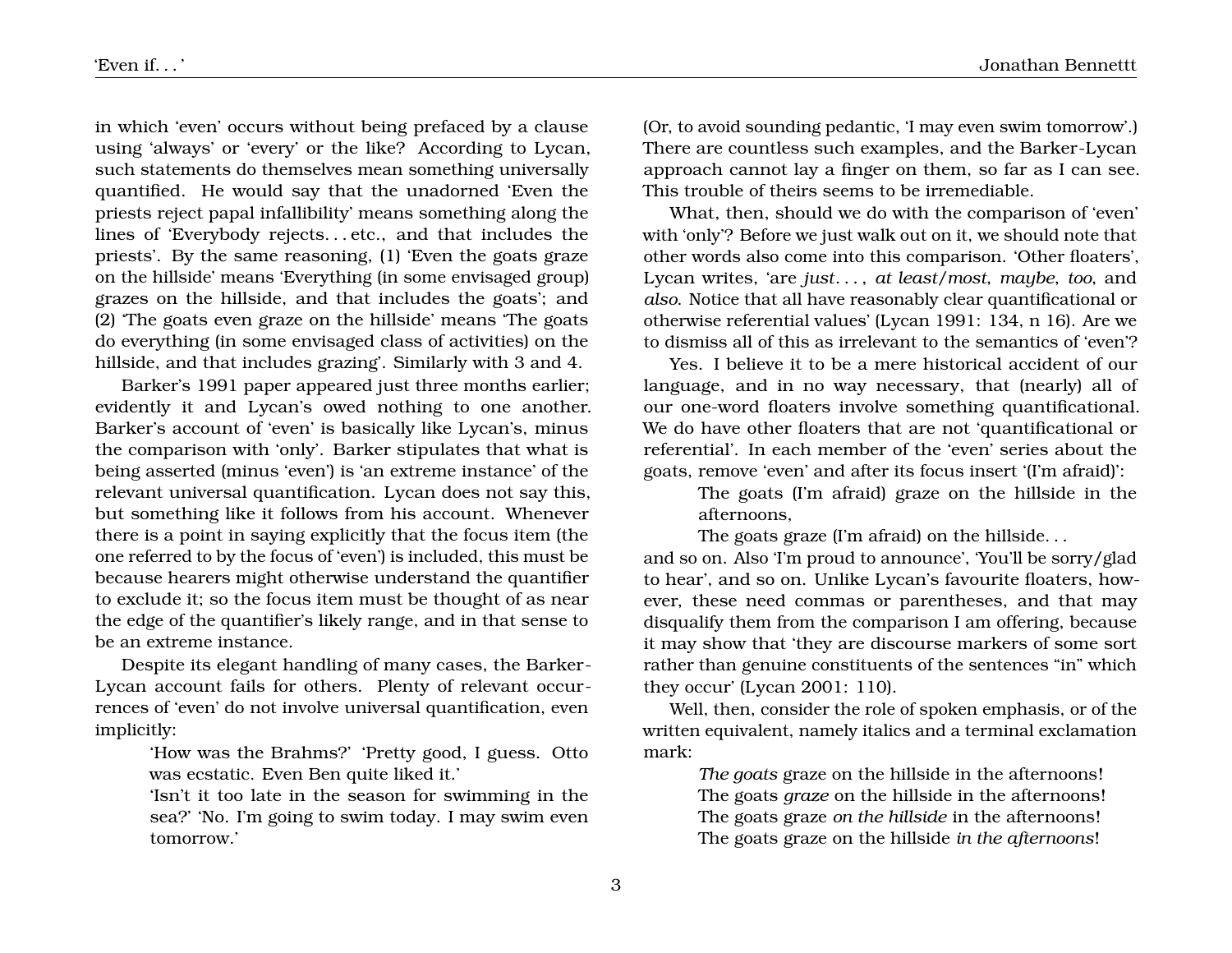In these, the effect of the italics (aided by the exclamation mark) is to express some kind of surprise or impressment about the role of the focus item in the entire truth that is expressed. So does 'even', but it means more than that, and so it does not do every job that italics can do. I submit that it is a mere accident that English does not have a single word with exactly the same significance as emphasis/italics, doing a part of what 'even' now does. Then that word and 'only' would also be 'syntactic soul-mates', but it would be obvious that one was a quantifier and the other not. In the light of all this, we should be comfortable with the idea that although most English one-word floaters have something quantificational in their meaning, 'even' does not.

#### **104. Amending Bennett's 1982 account**

My 1982 paper came at things differently. The core of it, now slightly amended, consists of two technicalities and a little doctrine.

Given any sentence S containing 'even', used in the manner I am concerned with, a *simplified* sentence S<sup>∗</sup> can be formed by dropping 'even' from S. Thus, if S is 'Even the children laughed at him' then S<sup>∗</sup> is 'The children laughed at him'.

S has countless 'neighbours', as I call them. A neighbour of S is a proposition that could naturally be expressed, at least approximately, by a sentence formed out of S\* by an operation on (Focus) that part that constituted the focus of 'even' in S: the operation may be (1) replacing Focus by something else that yields a sentence or (2) by dropping Focus without replacing it by anything else. Examples of 1: eligible neighbours of 'Even the children laughed at him' include the propositions that everybody laughed at him, that the adults were amused by him, that his grandmother giggled at him, and so on. An example of 2: an eligible neighbour

of 'Even *allegations of* conflicts of interest make him angry' could be 'Conflicts of interest make him angry'.

Now for the doctrine. When S uses 'even' in the manner we are studying, S is true if and only if S\* is true; and an asserting of true S is felicitous, satisfactory, well-put, if and only if there is a neighbour  $P_n$  of S such that:

- (a)  $P_n$  is true and mutually believed by speaker and hearer, and salient for them (perhaps having just been authoritatively asserted);
- (b) the truth of  $S^*$  and that of  $P_n$  can naturally be seen as parts of a single more general truth;
- (c) it is more surprising that  $S^*$  is true than that  $P_n$  is true.

I abbreviate the whole of condition  $a$  to ' $P_n$  is salient', and *b* to  $P_n$  is related'—but remember that these are mere shorthand. Then the whole story is that S is true and happily asserted if and only if

- S\* is true, and
- S has a neighbour that is salient, related, and less surprising.

Of the two ways in which a neighbour of S may relate to S\*, the more usual one is (1) replacement of Focus by something else; but (2) the simple dropping of Focus also deserves a place in my account. Lycan mocks the account for containing it, saying that it commits me to 'compar[ing] the expectedness of allegations. . . with that of nothingness' (2001: 100). It does no such thing. The needed comparison, which my account supplies, is between allegations of conflicts of interest and conflicts of interest.

Originally I took sentences as neighbours, rather than propositions. Vic Dudman warned me against this, and he was right. If the account stays with *sentences* formed according to my recipe—replace the focus of 'even' by something else in S\*—it does not cover such innocent examples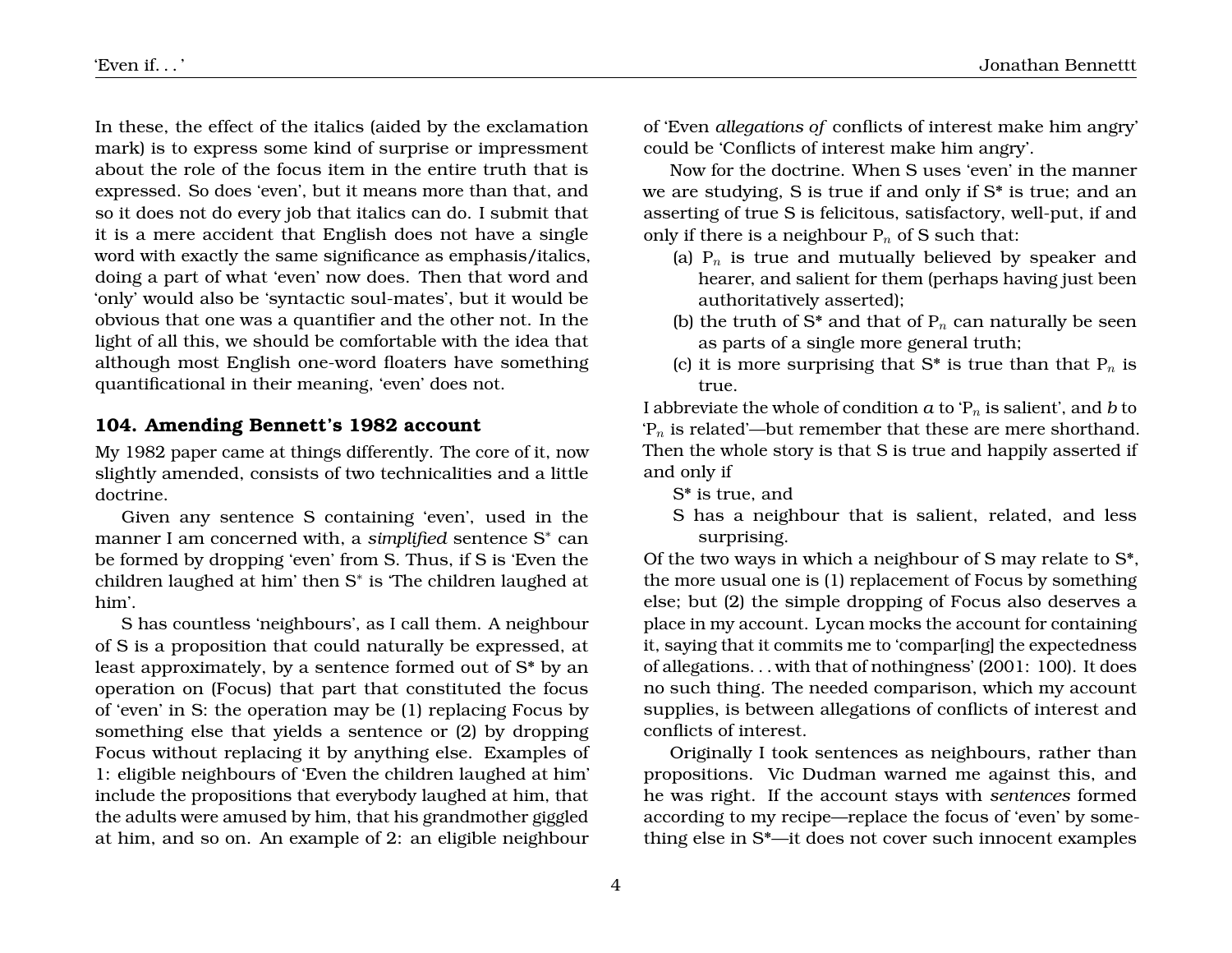as this: 'The children laughed themselves sick. Even the adults were amused.' In that context the difference between 'laughed themselves sick' and 'were amused' is nugatory, and by moving from 'sentence' to 'proposition' I have stopped my account from implying otherwise. I should add that the salient proposition need not be openly asserted:

> 'Isn't it too late in the season for swimming in the sea?' 'No.' He dives into the sea, surfaces, and with

shivering bravado says: 'I may even swim tomorrow.' He gives salience to the proposition that he is swimming today, without putting it in words.

I contend that S is true if S\* is true. The further constraint on the neighbour proposition is, according to me, a matter of conventional implicature as distinct from outright truth-affecting assertion (§15).

Lycan and I agree that our accounts have much in common. For 'Even Granny tried on the coat' to be all right on my account, there has to be a salient neighbour proposition that naturally combines with 'Granny tried on the coat' to form a single unified truth; and a good way to satisfy this is with a proposition about other people trying on the coat—which gives Lycan his quantification. My requirement of a single unified truth is also provided for in Lycan's account by the inclusion of Granny and the others in the scope of a single quantifier. As for my requirement that the truth of S\* must be more surprising than that of  $P_n$ : Lycan's analysis provides for this too. It is reasonable to use 'even' for the Lycan purpose only if one thinks that otherwise the range of a certain quantifier might be misunderstood. When I say 'Even granny tried on the coat', rather than merely saying 'Everyone tried on the coat' and trusting you to understand Granny to be included, that should be because I could reasonably have said 'everyone' meaning to exclude Granny; so it must be somewhat surprising or notable that Granny should have

tried on the coat—and more so than that the others did. This is not a special feature of this example; it applies to them all.

Barker (1991: 4–5) contends that the concept of 'more surprising' does not do the job, failing in cases where universal quantifiers succeed. He points to this exchange:

South: 'Only three people out of a hundred won prizes. Brain and Smart won prizes, of course, but so did Smith, the worst student in the class.'

North: 'Even Smith won a prize!'

This plainly infelicitous use of 'even' satisfies my conditions, Barker says, taking it that my requirement for a 'single more general truth' is satisfied by *Three of the students won a prize*. In offering my analysis I did not mean anything as feeble as that, but I am not sure what exactly I did mean. Rather than trying to stiffen that part of the analysis, therefore, I shall accept this as a counterexample to it, and agree with Barker that what is needed is something more, or something other, than mere surprisingness.

Universal quantification could provide it: what North says in that remark would be happier if there were a salient, known, neighbour proposition to the effect that *all the Fs won a prize* for some suitable F that applies to Smith. For example, *All the students with decent attendance records won a prize*. If there is a point in specifying that Smith is included, this must be for a reason that makes it especially surprising that he won a prize; so that condition is satisfied, but no longer by the mere, bare surprisingness that brought down my account.

Because it is wrong to tie 'even' to universal quantification, however, we must look further. I submit that the needed ingredient in the analysis is one Barker considers, by discussing the use of it in Fauconnier 1975, namely the notion of the focus item's *place on a scale*. Suppose the news—the neighbour proposition—was that many students won prizes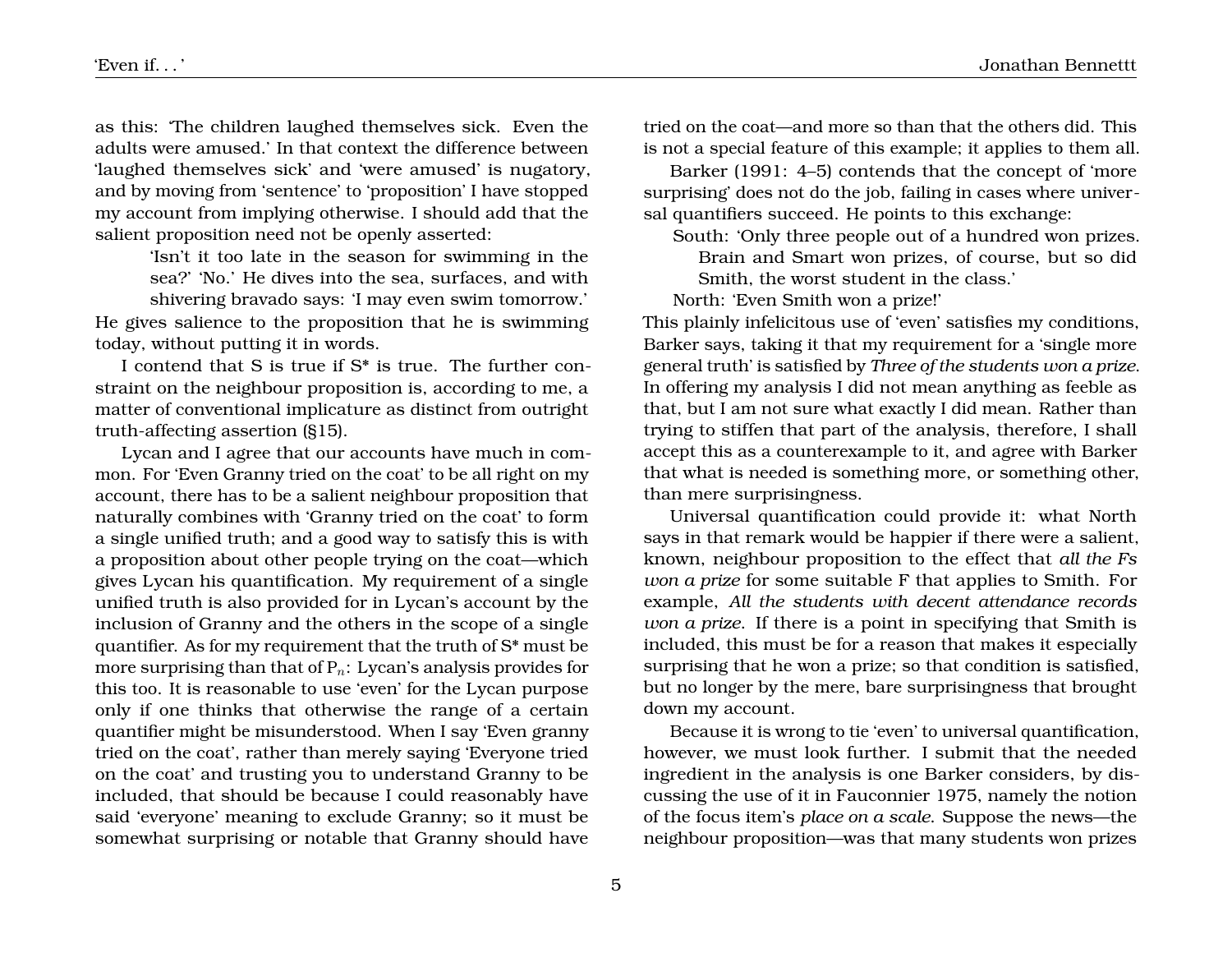because the adjudicators had reached a long way down the ability scale; against *this* background it might be reasonable to say 'Even Smith got a prize'. The simplified sentence 'Smith got a prize' says something more surprising than the neighbour proposition; but now it is the surprisingness of their having reached *that far down*, that far along the scale.

The scalar notion is also missing from another of Barker's counterexamples to my analysis:

> Looking out the window expecting to find only family members in the front yard, I see three figures and remark truly, 'There's Pa and Grandma outside and even *Ronald Reagan*!' My audience rejoins 'Even *Reagan* is outside!'

This fits my 1982 conditions for felicity, but it is a downright silly use of 'even'. What is missing, I now suggest, is a relevant scalar thought. Change the example to one where the effective neighbour proposition was that guests at my surprise party included not only my immediate family but also my nieces, nephews, cousins, colleagues, former colleagues,. . . Against this background, I could properly say 'Even Ronald Reagan was there' if, for instance, I had met Reagan a few times and occasionally worked with him on small tasks. The neighbour proposition is that the list of invitees who came to the party stretched a good distance along the remoteness-of-relationship scale; and 'even Ronald Reagan was there' reflects how far along the scale he is. Or the effective neighbour proposition might concern a scale not of closeness of relationship but rather of public importance and fame; that too could make it felicitous to say 'even Reagan was there!', however well I knew him.

My account needs, then, to be modified by strengthening (c) it is more surprising that  $S^*$  is true than that  $P_n$  is true

to something like this:

(c') both  $S^*$  and  $P_n$  involve some single scale, the focus item lies further along that scale than any items referred to in  $P_n$ , and for that reason the speaker and the hearers find it more surprising or striking or noteworthy that  $S^*$  is true than that  $P_n$  is true.

This is on the right lines, I submit. The relevant scale is not merely that of sheer surprisingness, but rather of something upon which—in the given context—surprisingness supervenes. In my first Reagan example, the scale concerns remoteness of relation to me; in the second, public importance and fame. If this is not to include the Reagan example with which Barker challenged my original account, we must deny that my immediate family and Ronald Reagan (whom I have never met or corresponded with) lie at opposite ends of a single scale of closeness of relation to me. Intuitively the denial seems all right; but I would like to support it with explicit rules for the 'scale' concept, and have not been able to devise any.

I now say 'surprising or striking or noteworthy' because 'surprising' is too narrow. 'There has not been proof of any miracle, or strong evidence for any miracle, or even *prima facie* evidence of any miracle'—this might be said, properly enough, in a group of people none of whom is *surprised* by the final clause; but it is a more striking claim than the ones that go before—which is to say that S\* is more striking than  $P_n$ —which is what my present analysis makes room for.

The analysis applies well enough to the examples I have used in this chapter. 'I shall swim today; I may even swim tomorrow'—here the focus item is tomorrow, which is lower than today on the scale of early-enough-in-the-year–for-aswim. 'Otto was ecstatic about the Brahms. Even Ben quite liked it'—the focus item is Ben, who is lower than Otto on the scale of receptivity to Brahms. In this example, the scalar idea is somewhat recessive, but it is present all the same.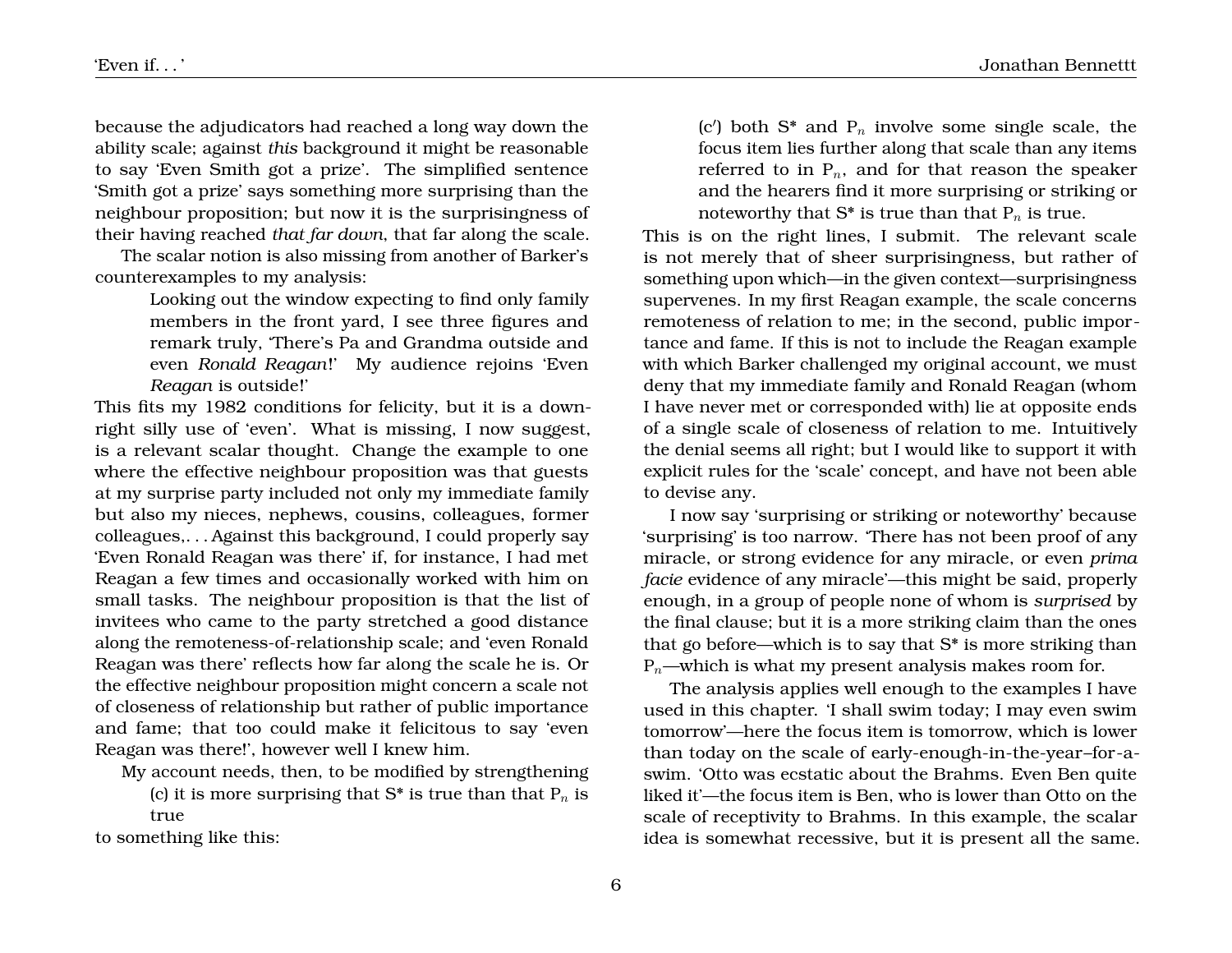To see this, consider an example from which it is absent. I hear music on the radio, I enjoy it, and have a sense that my dog enjoys it too, though I don't think the enjoyments are related. The dog, I suspect, is responding to some rhythmic features of the piece that contribute nothing to my aesthetic appreciation of it. Here it is not appropriate for me to say, except as a joke: 'I enjoyed it. Even my dog enjoyed it.' It is not the case that the music was *so attractive* that it reached not only me but the dog.

Barker's objection to the scalar approach (pages 8–10), though it holds against the version he considers, does not apply to mine. His target version requires merely that there be a relevant scale with the focus item at one end of it; mine requires that relevant scalar fact be implied by the salient, known neighbour proposition, *and that it helps to make S\* more surprising etc. than P<sub>n</sub>*. The example that Barker uses against the scalar approach involves a scale at one end of which sits the focus item; but that fact is idle, silent, not part of anyone's thought. This does no harm to my version of the scalar approach, which requires that the neighbour proposition be seen by all concerned to involved the relevant scale.

My handling of the scalar notion differs in two other ways from the one that Barker considers. His requires that the item in the focus of 'even' be at 'the lowest point on the scale' (page 8). I see no need for that, and nor does Lycan (2001: 120). All that is required is that it be low enough for the reported fact—that the simplified sentence is true of it—to be notable. 'They really stretched the criteria for the winning of prizes; even Smith won a prize' could be felicitous although Jones, who is stupider than Smith, also won a prize.

Also, Barker seems to inherit from Fauconnier the idea that if the simple sentence is true of the focus item then it is true of everything higher up the scale. I do not see why. In the prize-winning example, the relevant scale could be that of unworthiness (by correct standards) to win a prize; the examiners went far along that scale awarding prizes. They did so intermittently, so that plenty of lowish-level students did not win prizes. Still, in their erratic way they went pretty far down; even Smith won a prize. Here again, incidentally, universal quantification is absent.

### **105. 'Even if. . . '**

As for the two conditionals that Pollock mentioned (§102), Lycan and I tell essentially the same story about how they differ, namely in the focus of 'even'. My way of showing this was defective in some of its details, as Lycan and Barker have proved, and Delgardo (1999: 114-6) has further illustrated. I wrenched my analysis into an ugly shape through trying to make it imply that one of the two kinds of conditional entails its consequent. In this I was following Pollock's lead, which was an error. I ought not to have struggled to preserve the 'entailment of consequent' idea; my account looks more comely when not crushed under that burden of error.

On the most natural reading of it, 'Even if he were to perform perfectly, she would fire him' is true and felicitous just in case (1) If he were to perform perfectly she would fire him, and (2) Some neighbour proposition of 1—that is, something expressible in the form 'If. . . were to be the case, she would fire him' is (in my shorthand) salient, related, and less surprising. Of these, 1 is required for the conditional's truth, 2 for its felicity.

Lycan's treatment could fit the case, for the neighbour proposition might be something implying that for any value of P (within some envisaged range), if P she would fire him. But it might not fit: 'She doesn't think he is yet ready to play Hamlet, and has forbidden him to do so. If he defied her about this, she would fire him. Even if he performed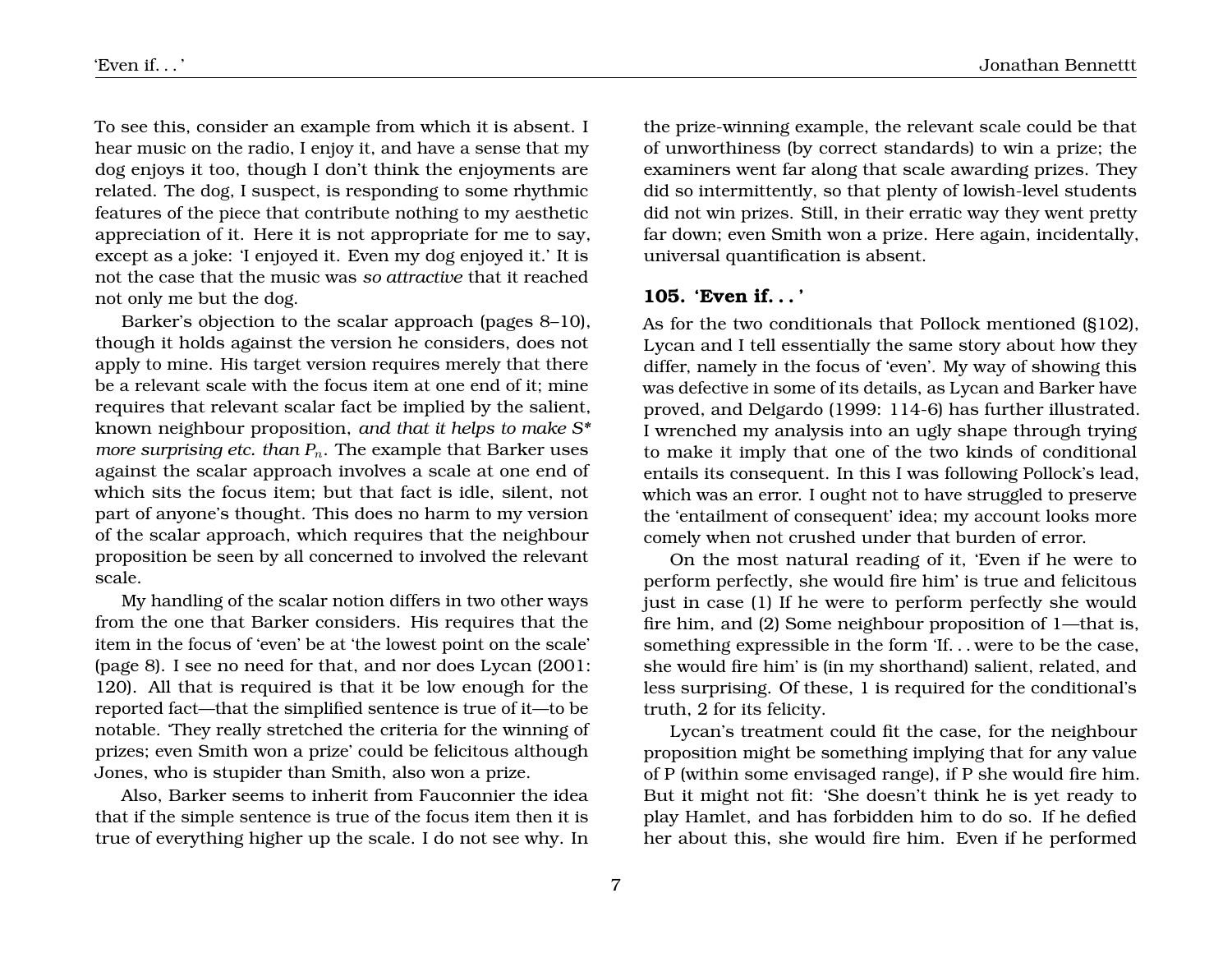perfectly, she would fire him.' That fits my analysis, not Lycan's. In countless possible scenarios—including many that fit Lycan's analysis as well as ones that fit only mine the conditional has not the faintest appearance of entailing its own consequent—that is, entailing *She will fire him*.

Now for the other of the two conditionals with which we started: 'Even if he were to drink just a little, she would fire him.' Pollock thought that its special feature, stopping it from involving 'the standard sense' of 'even if', was that it does not entail the truth of its own consequent. In fact, as we have just seen, the other example does not do this either; the idea of entailing the consequent was an *ignis fatuus* that I followed into a swamp. Still, this second conditional differs from the other in a way that Lycan and I can describe.

On its most natural reading, the conditional would be better expressed in the form 'If he were to drink even just a little...', and my account deals smoothly with this. The simplified sentence is 'If he were to drink just a little, she would fire him' and the eligible neighbours are such propositions as that if he were to drink more than she does she would fire him, that if he were to drink as much as he would like to she would fire him, and so on. The given conditional is true and felicitously uttered if the simplified sentence is true, and if some neighbour proposition is salient, related, and less surprising or noteworthy because of some scalar fact.

Here again, Lycan's apparatus might be put to use: If he were to drink any (envisaged) amount she would fire him, and that includes the amount just-a-little. But it is not always available.

The two conditionals differ formally, according to both Lycan and me, in that the focus of 'even' is the whole antecedent in one, something within the antecedent in the other.

Having discussed 'even', I should mention 'still'. 'Even if he performed perfectly, she would still fire him.' 'Even if channels were cut into the dam, the village would still be safe.' We use 'still' to mark the idea of something's being the case that might naturally be thought not to be the case, given what has been said before or what is assumed in the context. This plainly fits the OED's examples of sense 6 of the word: 'Ventilation would improve it, but still it would be unhealthy.' 'He is a rogue in many ways. Still, I like him.' (The same adversative idea is present, I suggest, in uses of 'still' falling under the OED's sense 4—'indicating the continuation of a previous action or condition', of which it gives the example '. . . one of those harmless prejudices that still linger round the person of the sovereign'. In that example, and in general, something is said to have 'still' continued because one might have expected it to have stopped.)

The use of 'still' in subjunctive conditionals resembles that. 'Even if the dam were weakened, the village would still be safe' has the same adversative thought buried in it, because such a conditional would ordinarily be asserted only in a context where there was some thought of the antecedent's ruling out the consequent. In such uses of it, 'still' affects what is conventionally implied but not what is outright asserted: the prejudices still linger if and only if the prejudices linger; he still waited for her if and only if he waited for her.

## **106. Truth or felicity?**

My 1982 and present accounts of 'even' both say that for the *truth* of S (containing 'even') all that is needed is the truth of S\* (that is, what you get by deleting 'even' from S), the remainder of the account bearing on felicity, not truth. Barker agrees about this: his 'remainder' differs from mine, but we agree about what it is an account *of*. Lycan, on the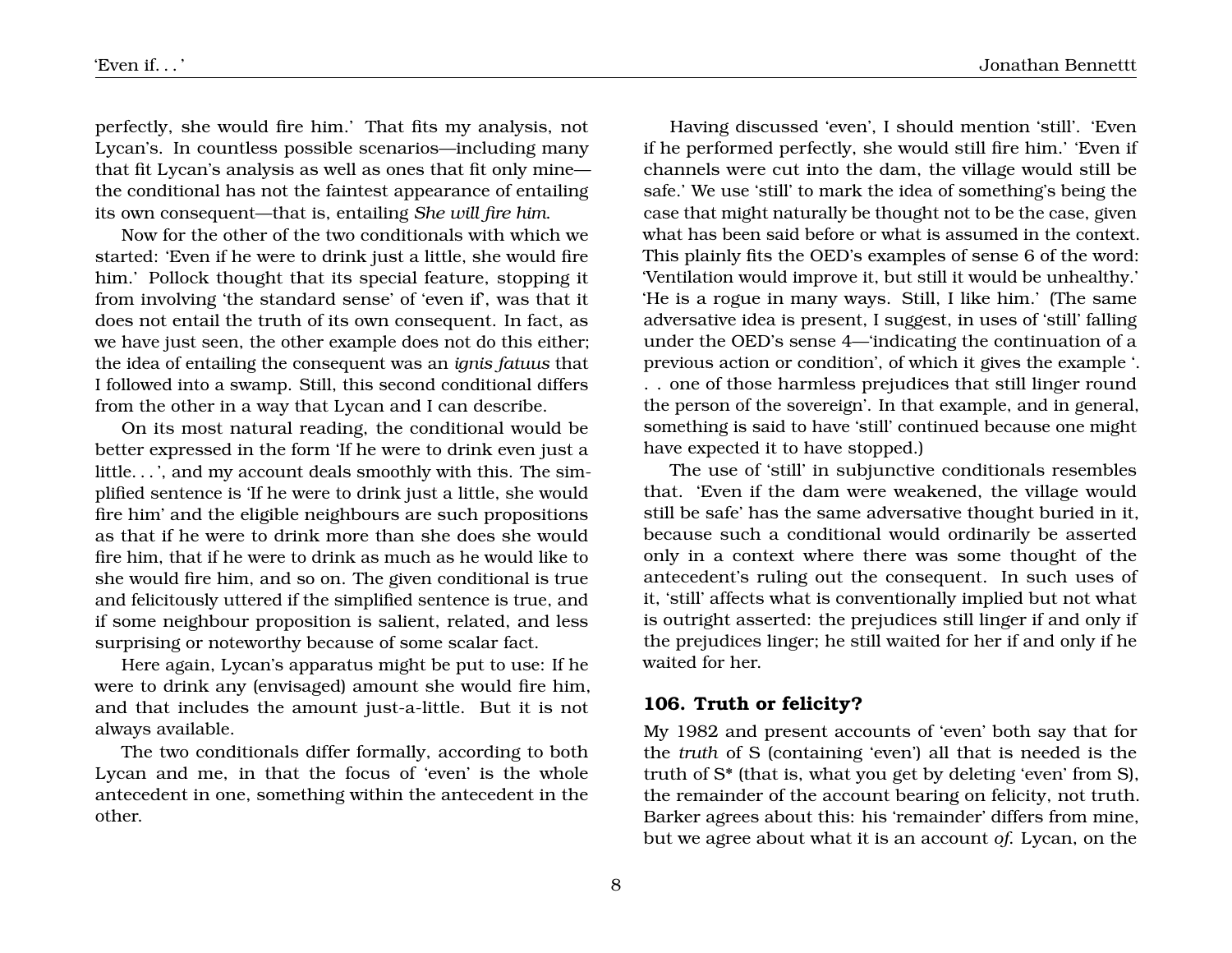other hand, holds that the truth of a relevant universally quantified proposition etc. is required for the *truth* of the statement using 'even'. He is encouraged in this by the comparison between 'even' and 'only':

> An *only*-sentence is true if and only if none but the mentioned member of the reference class satisfies the schema that results from deleting *only* itself and the mention, while an *even*-sentence is true if and only if every member of the reference class including the mentioned member satisfies that schema. (Lycan 1991: 135)

In short, just as the truth of 'Only Susan left' requires more than that Susan left, so does the truth of 'Even Susan left'.

This pays an intuitively high price for the bracketing of 'even' with 'only'. Suppose you are recounting a family's visit to a clothing store. You report that most members of the family tried on many garments while Granny sat in the corner and watched. You believe that everyone, including Granny, tried on the coat, but you are wrong about this: the younger girl went to the bathroom instead. In reporting the coat episode, you say: 'When it came to the coat, even Granny tried it on.' Lycan's analysis implies that this statement, under those circumstances, is *false* because the corresponding 'Everyone tried on the coat'—the proposition you had in mind, the one that fixes your 'reference class' and that you would have asserted if asked—is false. This is hard to swallow.

According to my analysis, you have in this case said something true, and indeed felicitous, although the neighbour proposition lying behind it is not quite true. My line of analysis left me free to go either way on this: the requirement for a neighbour proposition that is salient etc. could have figured either as a truth-condition or a felicity-condition; and I chose the latter because I found it intuitively more

plausible. Lycan acknowledges the intuition, but rightly does not regard it as decisive. Judgments about whether a feature of an expression bears on truth or only on conventional implicature are inherently fragile, having no basis except in superficial intuitions (§15). Against the intuition, Lycan brings his comparison of 'even' with 'only'. The latter obviously affects truth-conditions, he says; and the two are so alike in so many ways that he finds it reasonable to think that 'even' does the same.

He remarks that 'few words in English can float so freely' as these two, and mentions other floaters—'just', 'at least', 'at most', 'maybe', 'too', and 'also'—and remarks on the 'quantificational or otherwise referential values' that they share (Lycan 1991: 134, n 16). He does not say outright that each of these floaters affects truth value in the way 'only' does, but if he allows that some do not, nothing remains of his reason for his counter-intuitive view about the truth-conditions for sentences using 'even'. For then we can liken 'even' not to 'only' but rather to one of the floaters that does not affect truth values. If on the other hand Lycan lumps all floaters together in the respect we are now considering, the intuitive price rises steeply. Consider the force of 'too', which floats as 'even' and 'only' do (try it out on the grazing goats). I awake in a flowery meadow, look around, and murmur *I too am in Arcadia*; it is indeed Arcadia, but I am alone there; so Lycan must say I have spoken falsely. I do not believe it. In statements like this, I submit, 'too' affects only what is conventionally implied, not what is outright asserted, and in this respect it resembles that other floater, 'even'.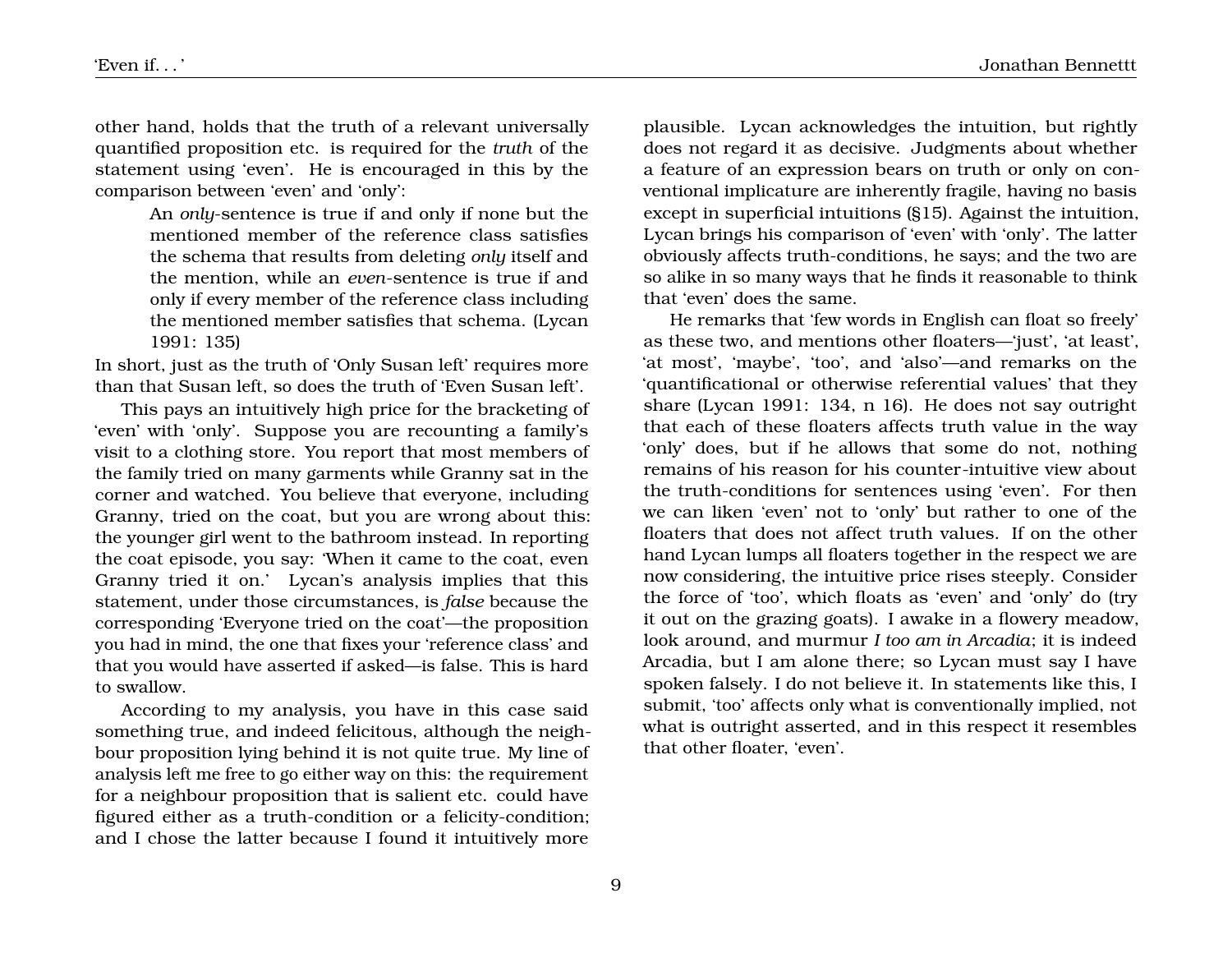#### **107. Two words?**

Consider these two sentences:

- (1) Jane is even heavier than Rita.
- (2) Even Jane is heavier than Rita.

Noticing that 1 implies that Rita is heavy and Jane heavier, while 2 implies that Rita is light and Jane heavier, some people have wondered by what trick the placing of 'even' (syntax) affects what is implied about a woman's weight (semantics). In my 1982 paper I answered that the difference comes not from syntax but from the fact that these 'even's are distinct words, spelled the same way. OED makes a bad job of explaining 2, I contended, because it tries to stretch its account to cover 1 as well. As prima facie evidence that they are two, consider the fact that neither of English's nearest living neighbours has a single word for both. French expresses 1 with *encore* and 2 with *même*. German expresses 1 with *noch* or *sogar*, and 2 with *selbst*. I have since learned that the Spanish, Korean and Bulgarian languages also use distinct words for these two purposes..

However, the two words must have something to do with one another: it can hardly be a coincidence that both are spelled the same way in English, in Turkish, and presumably in other languages as well. Having noted this, I ought to have dug for a single account to cover both. I might have done so had I noticed that 1 is strictly equivalent to

(1') Even Rita is lighter than Jane.

This uses 'even' in the manner I associate with *même* and with *selbst*, yet it says just the same thing as 1; their conditions for truth and for felicity are identical. Each implies that Rita is heavy, says that Jane is heavier than Rita, and exclaims over the latter fact. It is hardly credible that two lexically different 'even's are at work in  $1$  and  $1'$ .

Not credible, and not true. My 1982 view, which has found favour with some writers, was demonstrably wrong, as I learned from Barker (1991: 12–13). Abstracting from details that reflect his theory's reliance on universal quantification, we can learn from Barker the crucial point, that the difference between

(1) Jane is even heavier than Rita.

(2) Even Jane is heavier than Rita

lies purely in the focus of 'even'. I have given my account of 2, in which the focus is 'Jane', and have no more to say about that. The right way to understand 1 is as having the form:

Jane is even heavier-than-Rita,

with focus of 'even' being 'heavier than Rita'. This is felicitous if there is a salient neighbour proposition, a milder one, about Jane's degree of heaviness; for then 1 serves to put Jane's weight further along the heaviness scale than the neighbour proposition does.